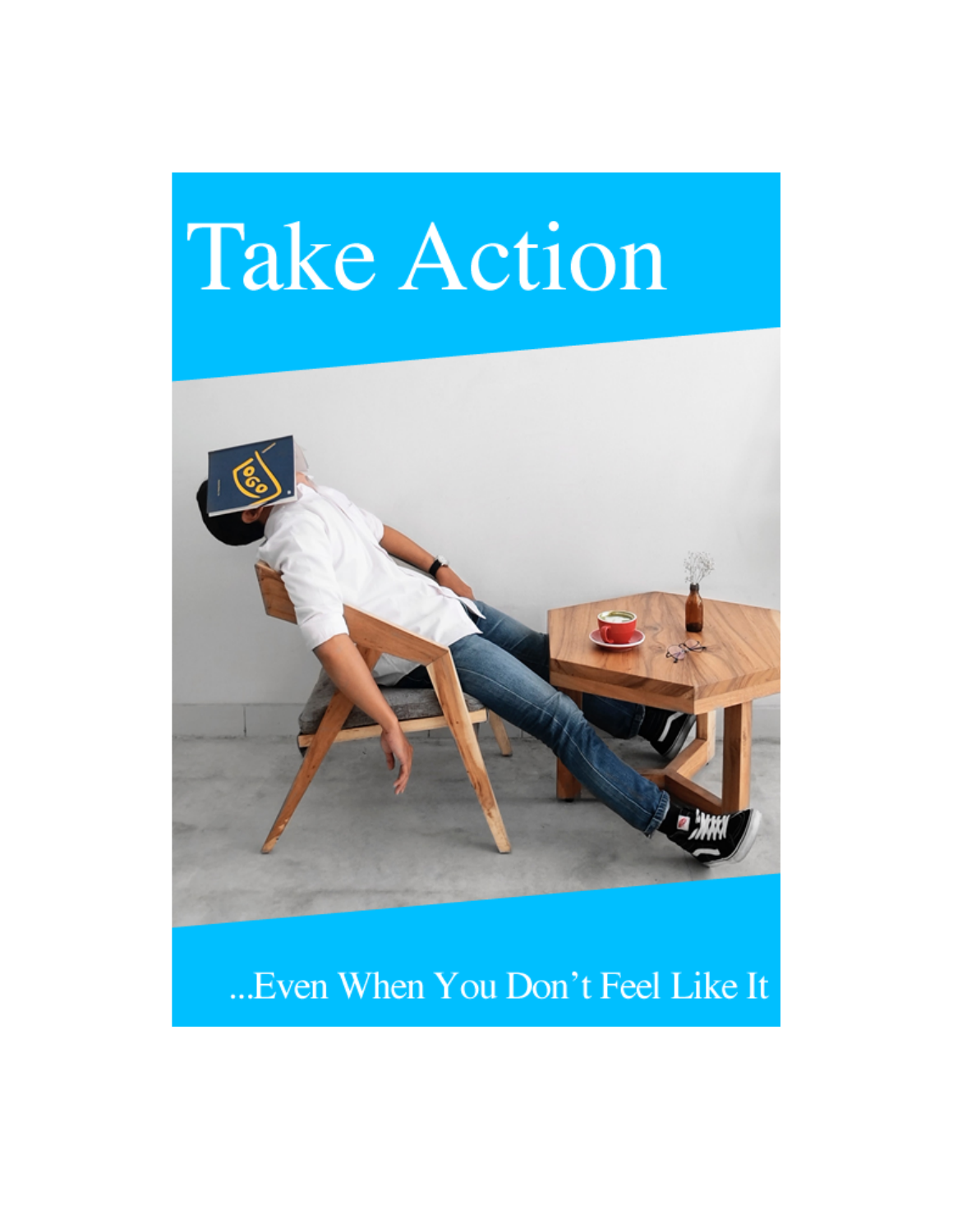**Copyright © Take Action – Even If You Don't Feel Like It [URL OR BRANDING]**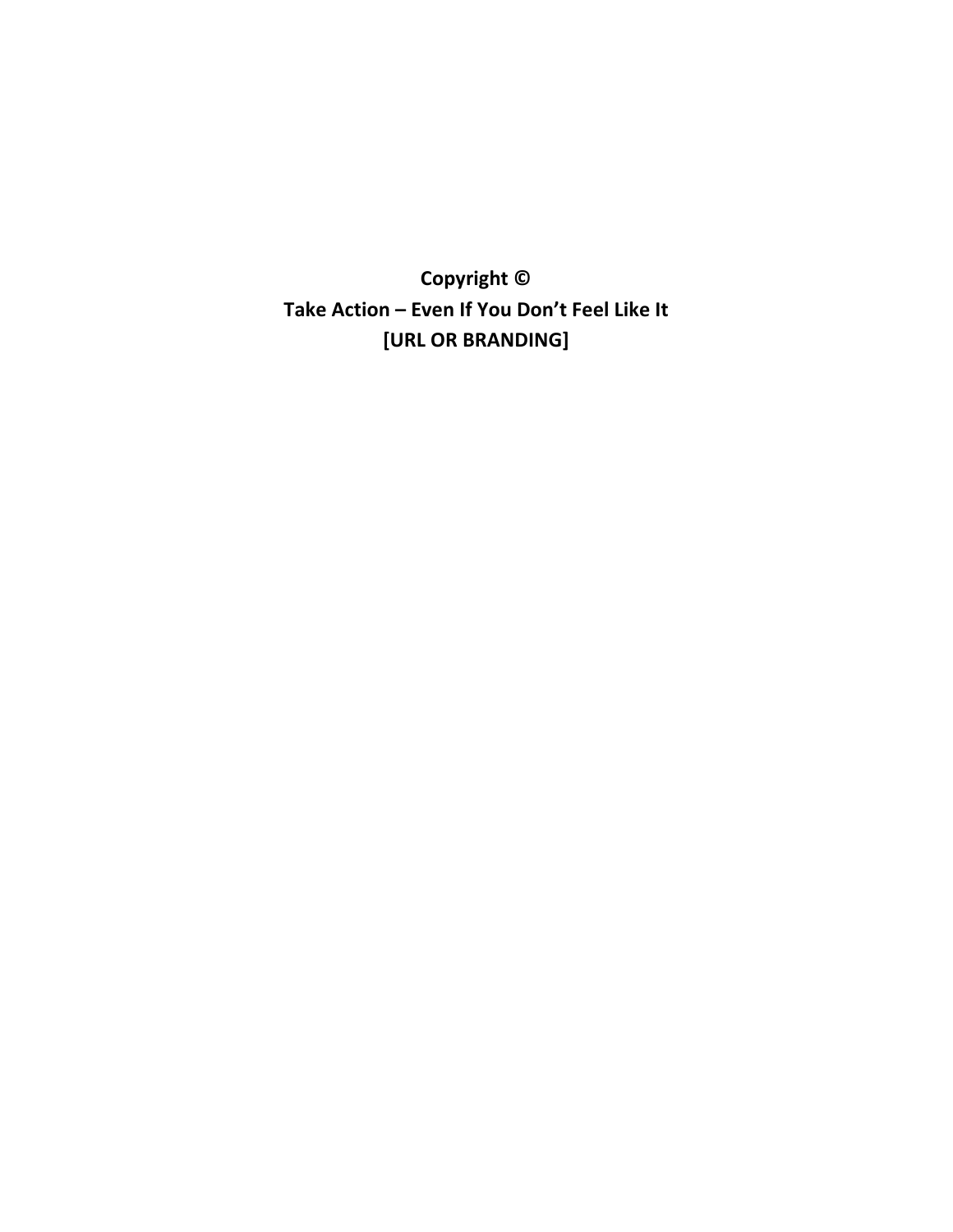How often do you wake up ready to take over the world but something happens, and you quit altogether? Perhaps you get sleepy and decide to work later. Or a friend calls and you decide to go out instead of taking the action you'd planned on. After all, you only have one life. While it's perfectly fine to take a break from time to time, it shouldn't become a habit.

Procrastination, analysis paralysis, and perfectionism are your worst enemies. Not to mention stress, which can discourage even the most motivated person. One thing is for sure. We all have the same 24 hours in a day, and it's up to you how you use them.

# **What Keeps You from Getting Things Done?**

A staggering 26 percent of people are chronic procrastinators. Up to 95 percent of students have this tendency as well. Studies indicate that procrastination rates have more than quadrupled in the last three decades.

The tendency to postpone things affects not only your job or career but also your relationships and your big dreams for the future. Over 40 percent of those facing this problem have experienced financial loss because of it. Procrastination can ruin careers and relationships, and even wreak havoc on your health.

Different people procrastinate for different reasons. Some blame stress and fatigue. Others are feeling overwhelmed by work, or waste precious time on meaningless things that drain their energy.

Another common cause is analysis paralysis, which occurs when you become so lost in the process of analyzing things that you eventually give up. It's the state of over-thinking a situation, which keeps you from getting anything done.

Let's say you're planning to start a new business. You make a plan, assess your budget, and research the market. However, you're never satisfied with the results. You either find flaws in the project or believe that you could do things a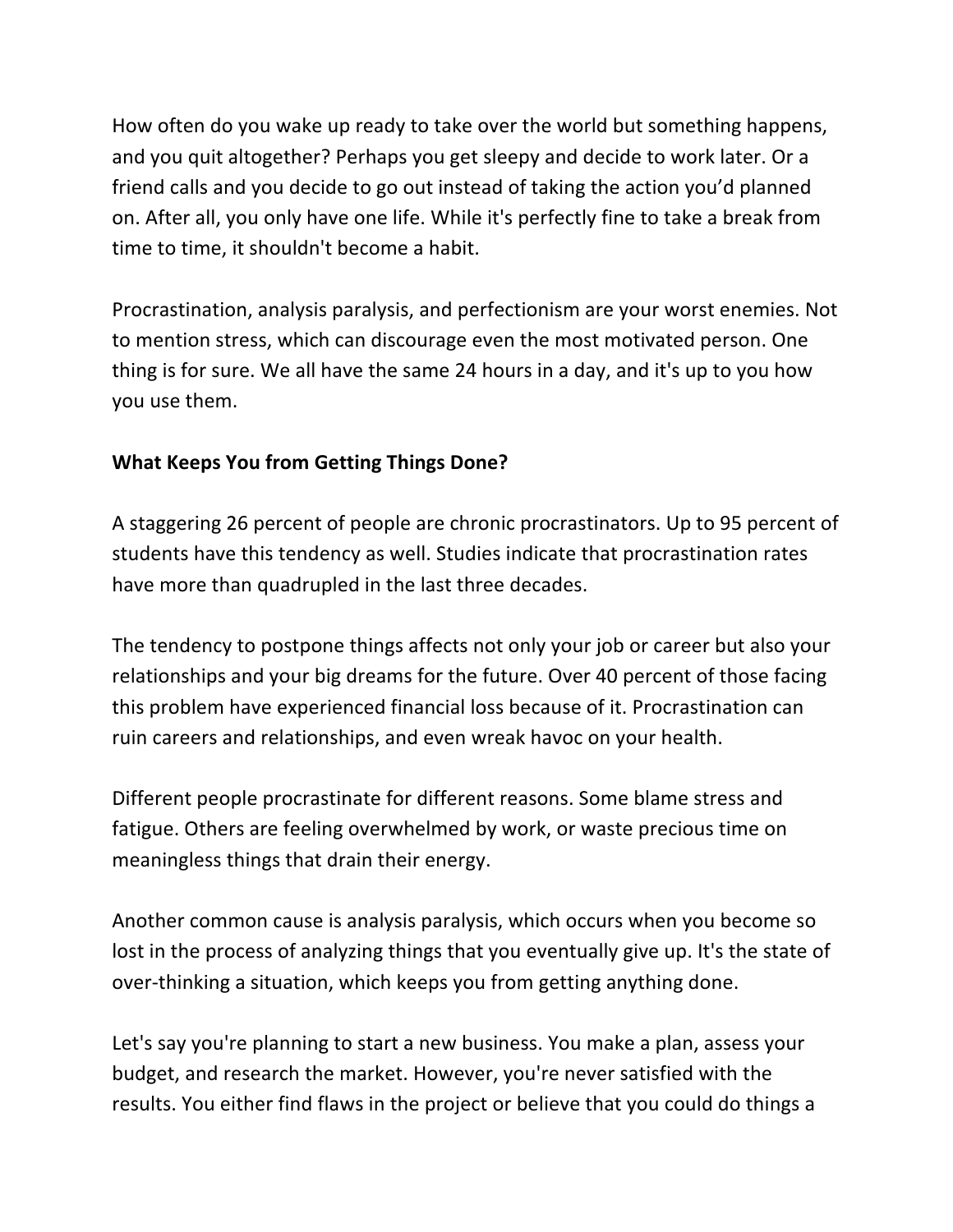lot better. As a result, you make no decision. You keep postponing your project over and over instead of taking action.

The truth is that most people are afraid of making a wrong decision. However, some take this fear to a whole new level. Surprisingly, this often applies to the brightest professionals. Intelligent people are particularly prone to analysis paralysis due to their tendency to overthink.

Perfectionism and analysis paralysis are strongly connected. Since there is no such thing as perfection, you'll never be satisfied with the result. The fear of failure can hold you back and stop you from launching a business, going back to college, stopping a bad habit, or making your dreams come true.

One last reason why we procrastinate is plain laziness. Sometimes, you simply don't feel like working - and there's nothing wrong with that. Just make sure it doesn't become a part of your daily routine. Taking a day or two off is good for both your mind and body. It boosts your productivity and motivation, sparks your creativity, and gives your brain a well-deserved break.

Ideas pop up when you least expect it. The highest flow of productivity comes when you're 100% focused on the task. You might not find your "Why" right now, but this doesn't mean it's not there. Find your inner drive, take action, and plan your time wisely.

Ready to stop procrastinating and get things done? Try these strategies!

#### **Prioritize the Most Important Tasks**

According to researchers, our willpower is limited. Think of it as a phone battery. As the day goes by, your willpower decreases. It's strongest when you wake up in the morning and gets weaker every hour. Every decision and task drain your "battery."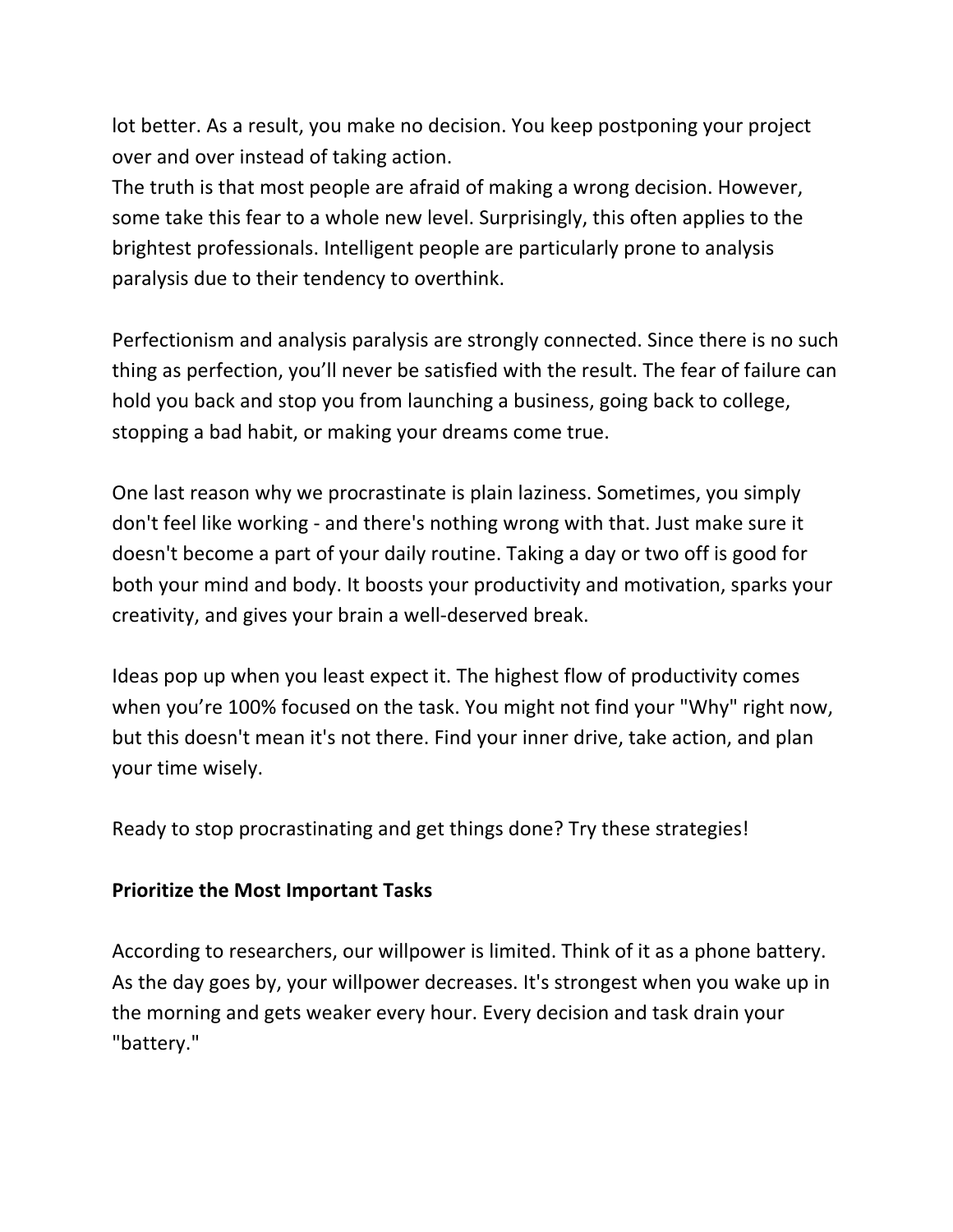That's why experts recommend starting the day with your most important tasks. Have a big project that needs to be ready by 7 PM? Wake up one hour earlier than usual to get things done. This way, you won't be facing tight deadlines or feeling stressed about the whole thing.

The most successful entrepreneurs are notorious for being early birds. Up to 90 percent of executives wake up at 6 AM or earlier. Jack Dorsey, Twitter's CEO and co-founder, wake up at 5 AM. Indra Nooyi, Pepsi's CEO, starts her day at 4 AM. Tim Cook, Apple's CEO, rises at 3:45 AM.

These people wake up early in the morning for a reason. That's when they have the most willpower and are less likely to get distracted. Plus, it allows them to exercise, meditate, and plan the day ahead without feeling rushed.

#### **Take a Break from Social Media**

Time flies when you're browsing your Facebook Newsfeed or reading the latest tweets. In 2017, the average person spent 135 minutes per day on social networks compared to 126 minutes a day the year before. Those who have an office job spend even more time online.

Perhaps social networking is part of your job. SEO, digital marketing, advertising, and other occupations rely heavily on social media. However, it's one thing to use these platforms for business, and another thing to waste hours checking up on your friends and what they're doing.

Set a time limit for your daily social media usage. Nowadays, there are all sorts of apps that block distractions, such as Focus, Cold Turkey, Anti-Social, and Self-Control. Some will even count your "active" minutes, so you'll know exactly for how long you've been working.

#### **Change Your Environment**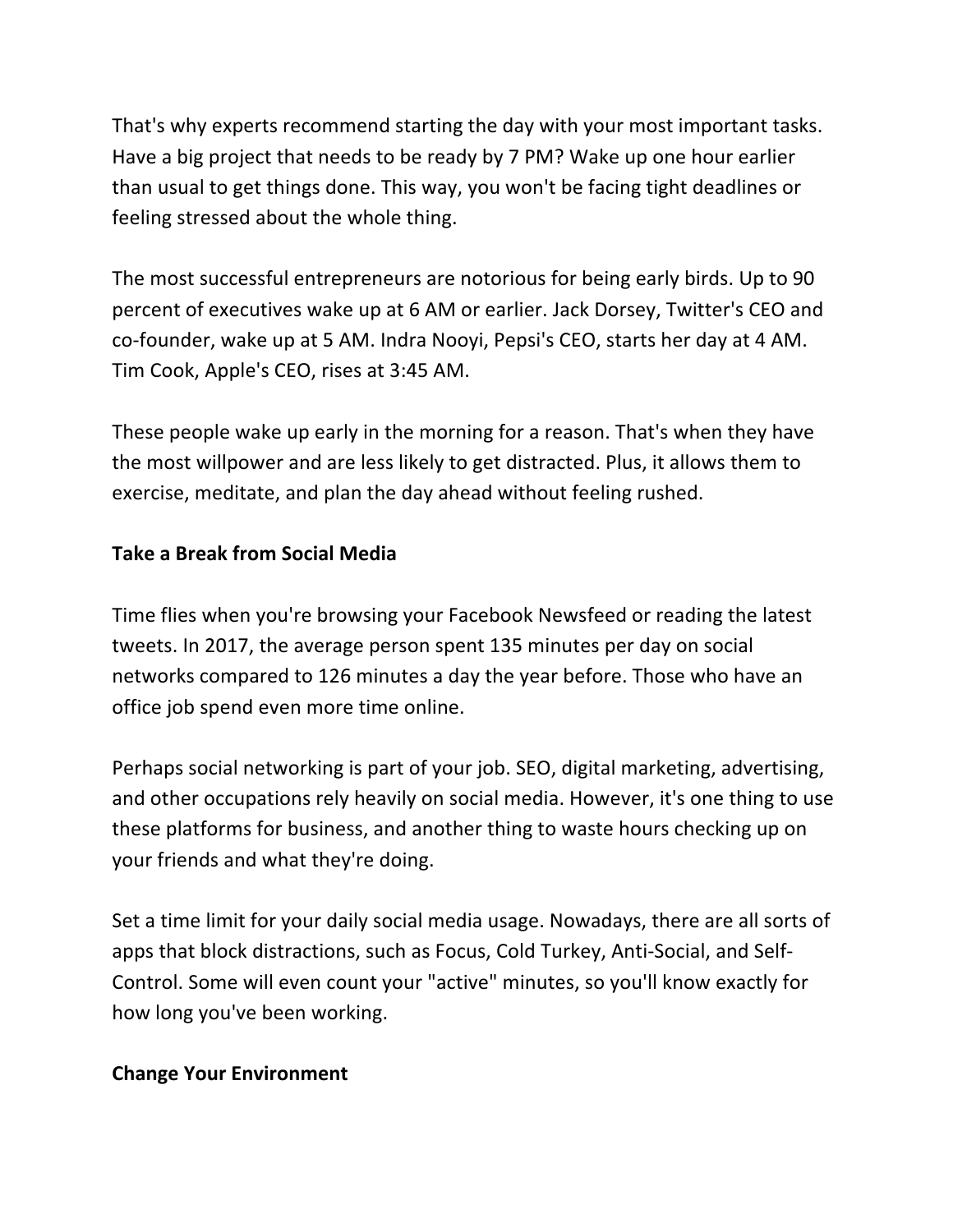Sometimes, it's your work environment that keeps you from getting things done. After all, who wouldn't get bored or distracted when spending every single day in the same place?

Different environments impact our productivity in different ways. Consider changing the scenery from time to time. Go to a local park or a co-working space. Redecorate your room and eliminate the clutter. If your boss allows it, go to work at a café or work from a home office. If they see a rise in your output, they'll be more likely to continue to allow you to work in these locations.

## **Prepare for the Unexpected**

Most of us have a work calendar full of appointments, Skype meetings, and other responsibilities. Problems arise when you least expect them. Your child gets sick, a co-worker is late getting their part of a project completed, or you have an unexpected meeting you must attend. The worst part is that these things happen when you're the busiest.

To counteract the probability that the unexpected will happen, start taking action on your tasks right away. Don't wait until you have to pull an all-nighter to finish the job. This way, you'll get things done and stick to your schedule no matter what. Plus, you'll feel less stressed and have peace of mind knowing that if the unexpected comes along, you're prepared.

## **Fulfill Your Basic Needs**

When was the last time you had a good night's sleep? What about your exercise routine? We get it. Life is busy. And skipping a workout or a meal isn't a big deal. But, if it becomes a habit, it can hurt your productivity, mental focus, and motivation.

Sleep deprivation, for instance, has been linked to poor work performance, difficulty concentrating, and reduced creativity. It also weakens your immune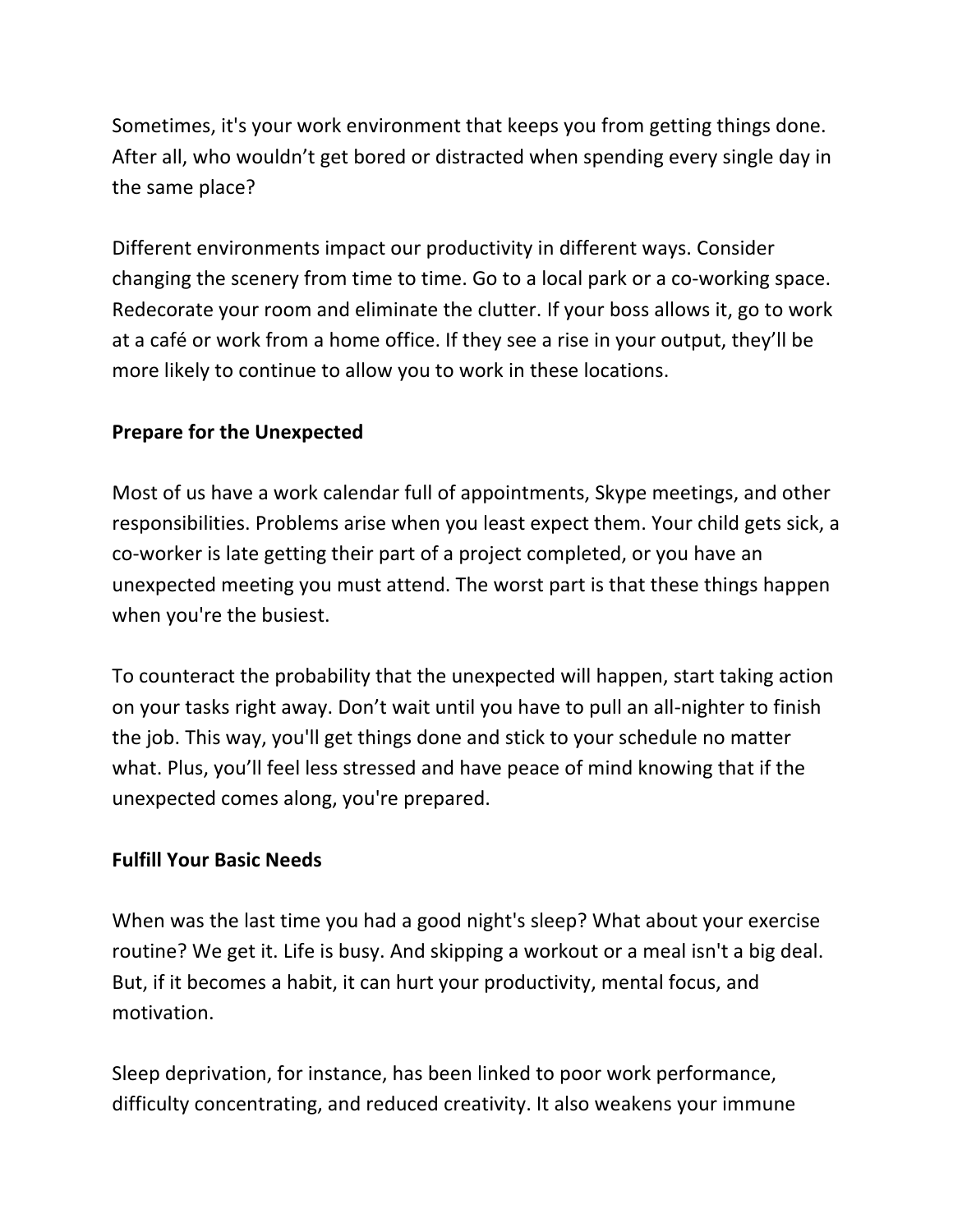system, heart function, and mental health, which further affects your ability to take action on your most important goals.

In a study, subjects who got less than seven hours of sleep per night were three times more likely to develop a cold. Poor sleep may also lead to chronic fatigue, hormonal disorders, anxiety, and depression. Plus, it affects your problem-solving and decision-making skills.

No matter how many obligations you have, make health a priority. Exercise every day, even if it's just for 10-15 minutes. Get at least seven hours of sleep and take a nap if necessary. Eat well and stay hydrated. Whenever you skip a meal, your blood sugar drops. That leads to diminished mental focus, tiredness, and lethargy.

# **Find Your Motivation**

Motivation is what keeps you going. If you're stuck in a rut, set short-term and long-term goals. For instance, you could tell yourself that if you finish that difficult project on time, you'll book a trip over the weekend. Reward yourself for getting things done.

Look for inspiration around you. Set new goals or start working on a project you've been postponing for years. Build anticipation and picture yourself succeeding.

Share your goals with other people, whether it's your family, friends, or coworkers. When you commit publicly, you're more likely to get things done. After all, you don't want to look bad in front of others.

## **Final Thoughts**

Now that you know these tricks it's time to try them out! More importantly, celebrate your achievements, big or small, rather than worrying about your mistakes.